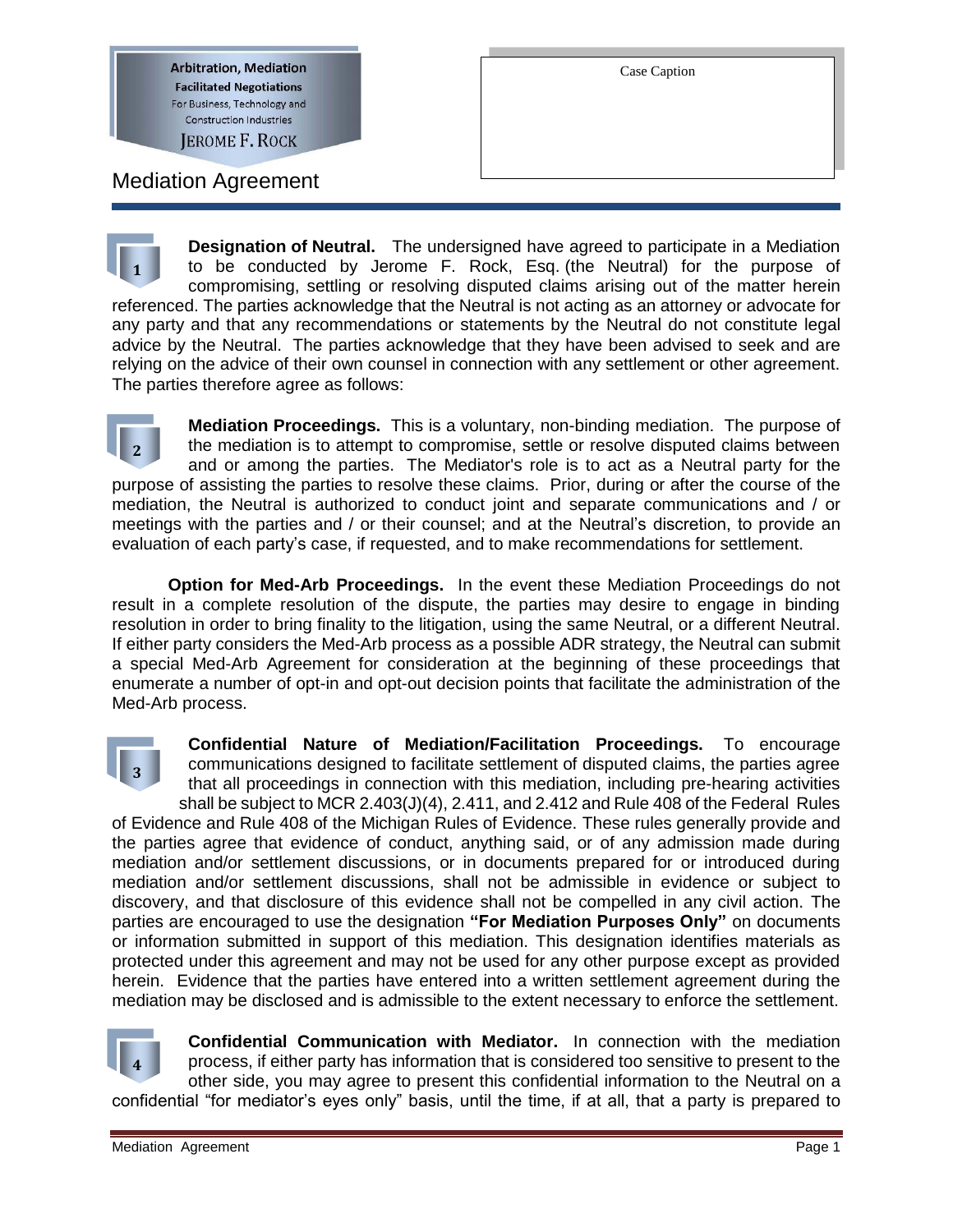disclose the information. The Neutral may be able to use this information to facilitate settlement, without disclosing the information.

**Exclusion of Mediator Testimony and Limitation of Liability.** The Neutral shall not be subpoenaed or otherwise compelled to testify in any proceeding relating to the subject matter of the mediation and shall not be required to provide a declaration or finding as to any fact or issue relating to the mediation proceeding or the dispute which is the subject of the mediation proceedings. The Neutral, and any documents and information in his possession will not be subpoenaed in any proceeding and all parties will oppose any effort to have the Neutral or documents subpoenaed and will jointly and severally hold the Neutral harmless from costs associated with asserting this position. The Mediator shall not be liable to any party for any act or omission in connection with the mediation proceedings conducted pursuant to this Agreement. **5**



**Neutral's Services and Compensation.** The parties will compensate the Neutral for the following services at the hourly billing rate of \$395.00:

**1. Neutral's Administrative & Pre-Hearing Services.** The Neutral's services include scheduling the mediation hearing, organizing and conducting the Mediation Pre-Hearing Conference, meetings or telephone calls with counsel, review of briefs and other written materials, and preparation for the mediation hearing, all of which will be billed on an hourly basis, and shared equally by the parties.

**a. Pre-Hearing Conference.** For complex matters, when the circumstances warrant and if practical, the Neutral prefers to meet with counsel and/or parties before the scheduled Mediation/Facilitation Hearing. This face to face meeting accomplishes several objectives:

i) The Neutral develops a sense of the party's position and can explore strategies and underlying needs or requirements that aid in conducting the Mediation Hearing (particularly important when lack of trust underlies the dispute);

ii) The Neutral can explore the techniques that are likely to be beneficial in conducting the Mediation Hearing, such as preference of each party to caucus, plenary session, facilitative or evaluative styles of the Neutral. This meeting can also explore interest in hybrid approaches to Mediation/Facilitation, such as Med-Arb, (Arbitration of unresolved issues after completion of Mediation/Facilitation), or open discussion on issues or remedies outside the scope of the current litigation;

iii) The Neutral uses a problem-solving approach to Mediation, and the Pre-Hearing meeting serves to explore the competing interests of the parties without the time constraints that exist on the day of the Hearing;

iv) The Neutral develops an important rapport with the client to convey the message that the Neutral's role is to assist each party in arriving at the decision that best serves their interests. This session is an important first step in establishing a relationship of trust and confidence that the Neutral will be diligent in assisting the parties as they arrive at the proper resolution to the dispute.

The time the Neutral spends with each party during the Pre-Hearing Conference may vary, but the effort benefits both parties in their efforts to resolve the dispute, and therefore the Neutral's fee will be shared equally by the parties unless otherwise provided.